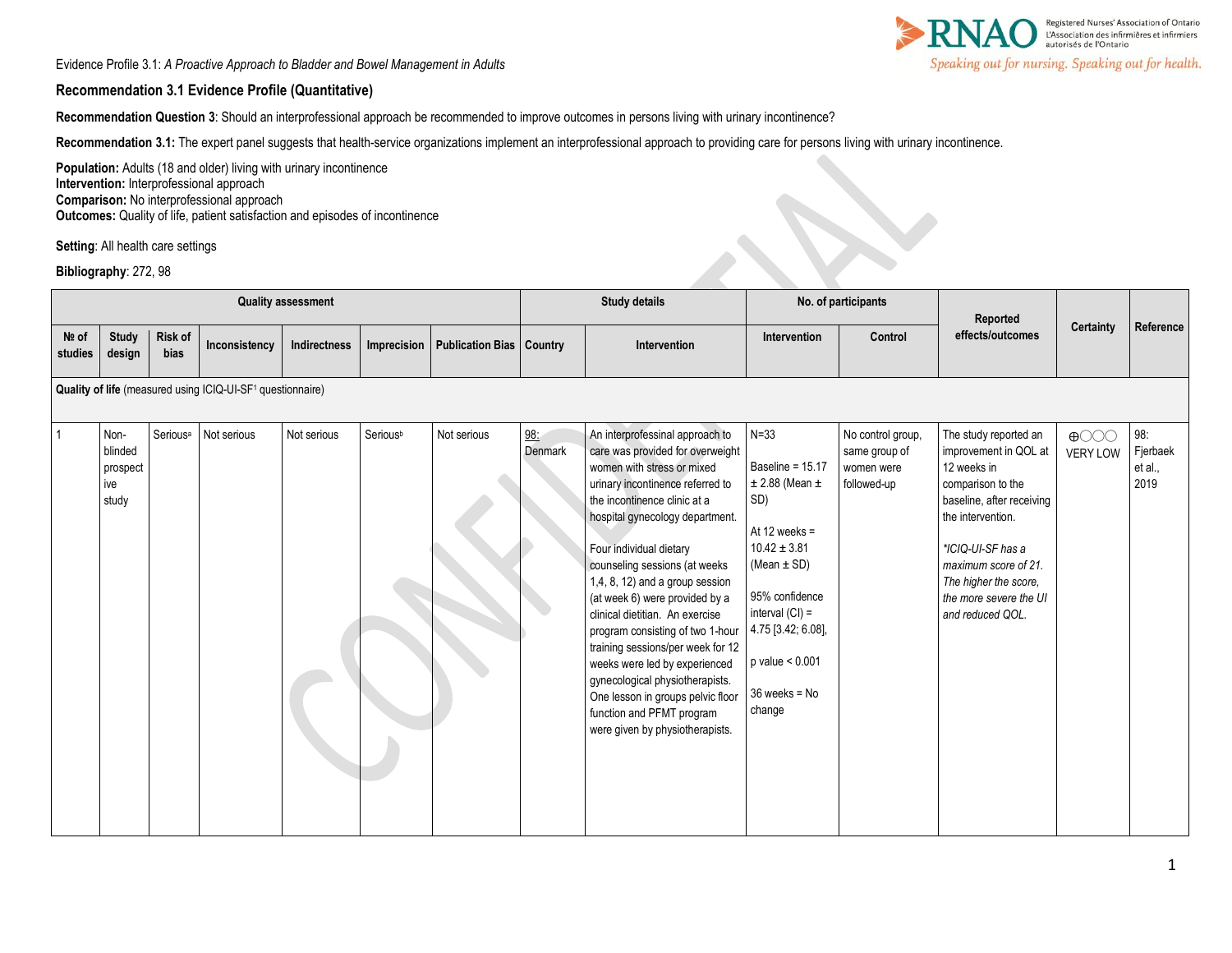

# Speaking out for nursing. Speaking out for health.

## Evidence Profile 3.1: *A Proactive Approach to Bladder and Bowel Management in Adults*

| <b>Quality assessment</b> |                                                                             |                        |                          |              |             |                                   | <b>Study details</b> |                                                                                                                                                                                                                                                                                                                                                                                                                                                                                                                                               | No. of participants                                                                                                                                                                                                                                                                                                                                                                                   |                                                                 |                                                                                                                                                                                                  |                                                      |                                    |  |
|---------------------------|-----------------------------------------------------------------------------|------------------------|--------------------------|--------------|-------------|-----------------------------------|----------------------|-----------------------------------------------------------------------------------------------------------------------------------------------------------------------------------------------------------------------------------------------------------------------------------------------------------------------------------------------------------------------------------------------------------------------------------------------------------------------------------------------------------------------------------------------|-------------------------------------------------------------------------------------------------------------------------------------------------------------------------------------------------------------------------------------------------------------------------------------------------------------------------------------------------------------------------------------------------------|-----------------------------------------------------------------|--------------------------------------------------------------------------------------------------------------------------------------------------------------------------------------------------|------------------------------------------------------|------------------------------------|--|
| Nº of<br>studies          | <b>Study</b><br>design                                                      | Risk of<br><b>bias</b> | Inconsistency            | Indirectness | Imprecision | <b>Publication Bias   Country</b> |                      | Intervention                                                                                                                                                                                                                                                                                                                                                                                                                                                                                                                                  | Intervention                                                                                                                                                                                                                                                                                                                                                                                          | Control                                                         | Reported<br>effects/outcomes                                                                                                                                                                     | <b>Certainty</b>                                     | Reference                          |  |
|                           | Patient satisfaction (measured using self-developed questionnaires, PGI-I2) |                        |                          |              |             |                                   |                      |                                                                                                                                                                                                                                                                                                                                                                                                                                                                                                                                               |                                                                                                                                                                                                                                                                                                                                                                                                       |                                                                 |                                                                                                                                                                                                  |                                                      |                                    |  |
|                           | Prospec<br>tive<br>survey<br>design                                         | Serious <sup>a</sup>   | Not serious <sup>c</sup> | Not serious  | Not serious | Not serious                       | 272:<br>Netherlands  | A structured telephone survey<br>was carried out by 3 specialized<br>continence nurses and a<br>research assistant approximately<br>1 year after the end of treatment<br>at a multidisciplinary academic<br>pelvic care clinic (PcC).<br>Multidisciplinary team at PcC<br>included urologist, gynecologist,<br>colorectal surgeon, sexologist,<br>psychiatrist, physiotherapist and<br>incontinence nurse.<br>Patients with urinary<br>incontinence seen and received<br>treatment at PcC were surveyed<br>(T2). The interview took 5-10 min. | $N = 440$<br>A total of 52.5% of<br>patients reported<br>to be satisfied or<br>very satisfied with<br>their current<br>health status<br>regarding UI (Fig.<br>4). A total of<br>26.3% were<br>dissatisfied or<br>very dissatisfied.<br>Patient<br>satisfaction with<br>PcC treatment<br>and the PcC itself<br>was high, with<br>45.5% "very<br>satisfied" and<br>35.8% being<br>"satisfied" (Fig. 5). | No control                                                      | The study survey<br>results show an overall<br>improvement in patient<br>satisfaction after<br>receiving treatment at a<br>multidisciplinary PcC.                                                | $\bigoplus$ $\bigodot$ $\bigodot$<br><b>VERY LOW</b> | 272:<br>Vrijens et<br>al., 2015    |  |
|                           |                                                                             |                        |                          |              |             |                                   | 98.<br>Denmark       | An interprofessinal approach to<br>care was provided for overweight<br>women with stress or mixed<br>urinary incontinence referred to<br>the incontinence clinic at a<br>hospital gynecology department.<br>Four individual dietary<br>counseling sessions (at weeks<br>1,4, 8, 12) and a group session<br>(at week 6) were provided by a<br>clinical dietitian. An exercise                                                                                                                                                                  | $N = 33$<br>Baseline = Not<br>measured<br>At 12 weeks = 2.7<br>$\pm$ 1.0 (Mean $\pm$<br>SD)<br>At $36$ weeks =<br>$2.9 \pm 1.5$ (Mean $\pm$<br>SD)                                                                                                                                                                                                                                                    | No control group,<br>same group of<br>women were<br>followed-up | Overall, the study<br>reported positive<br>improvement in<br>satisfaction with pelvic<br>floor muscle strength at<br>36 weeks in<br>comparison 12 weeks,<br>after receiving the<br>intervention. |                                                      | 98:<br>Fjerbaek<br>et al.,<br>2019 |  |